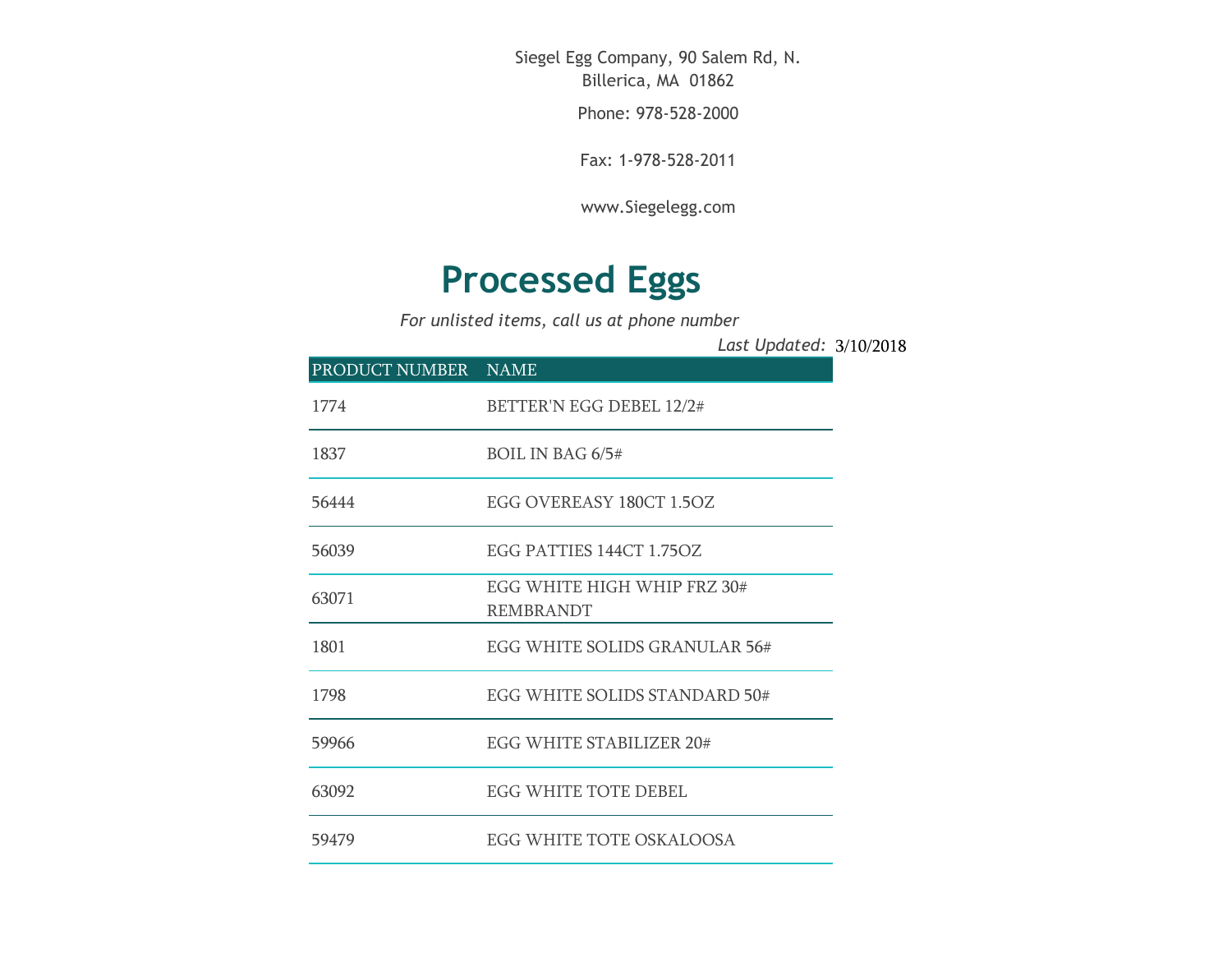| PRODUCT NUMBER NAME |                                                          |
|---------------------|----------------------------------------------------------|
| 60688               | EGG WHITES 5#                                            |
| 1828                | EGG WHITES FROZEN NON WHIP 30#<br><b>OSKALOOSA</b>       |
| 1825                | EGG WHITES HIGH WHIP 30# DEBEL                           |
| 1822                | EGG WHITES HIGH WHIP 6/5# DEBEL                          |
| 62725               | EGG WHITES HIGH WHIP SPECIAL 30#<br><b>OSKALOOSA</b>     |
| 62537               | EGG WHITES LIQUID 15/2# DEBEL                            |
| 62246               | EGG WHITES LIQUID NON WHIP 30#<br><b>DEBEL</b>           |
| 62600               | EGG WHITES LIQUID NON WHIP 30#<br><b>OSKALOOSA</b>       |
| 63031               | EGG WHITES NON WHIP BNB FRESH 30#<br><b>REMBRANDT</b>    |
| 1795                | EGG WHITES SOLIDS ANGEL 50#                              |
| 60756               | EGG WHITES WHIP CAGE FREE 30#<br><b>OSKALOOSA</b>        |
| 62690               | EGG WHTES HIGH WHIP 30# DEBEL                            |
| 58903               | EGGS FRESH WHOLE CAGE FREE TOTE                          |
| 58906               | EGGS FRESH WHOLE CAGE FREE TOTE                          |
| 59148               | EGGS FRESH WHOLE WITH CITRIC 2/20#<br><b>REMB 100811</b> |
| 63134               | EGGS FROZEN CAGE FREE WHOLE<br>TAYLOR 30#                |
| 63383               | EGGS FROZEN W/E N/CITRIC 30#<br><b>REMBRANDT</b>         |

## Page 2 of 5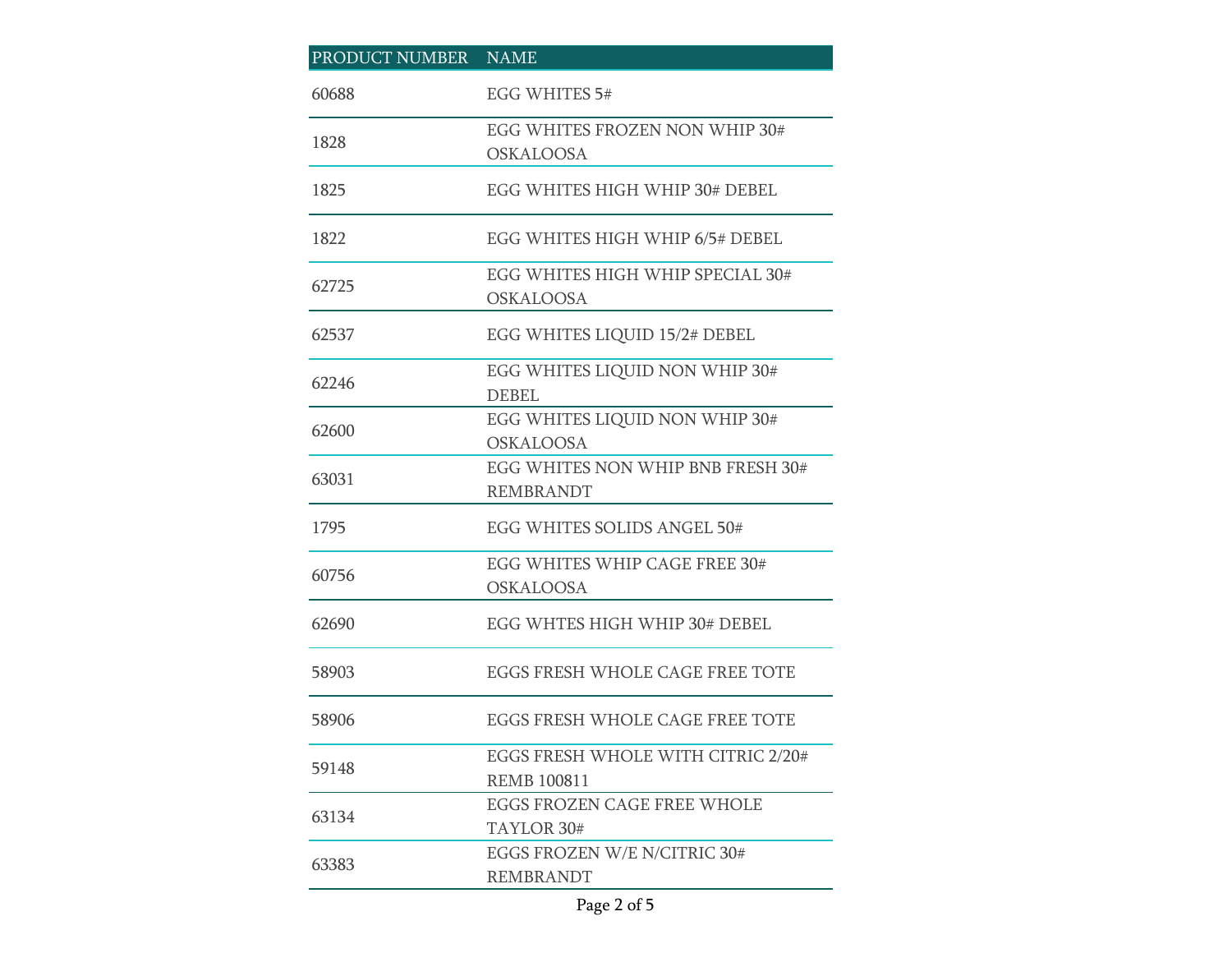| PRODUCT NUMBER NAME |                                                      |
|---------------------|------------------------------------------------------|
| 58503               | EGGS FROZEN WHOLE CAGE FREE 30#                      |
| 63135               | EGGS FROZEN WHOLE TAYLOR 30#                         |
| 58544               | EGGS HARD COOK 20# SAUDER                            |
| 59686               | EGGS LIQUID BNB NO CITRIC 30#<br><b>REMBRANDT</b>    |
| 58501               | EGGS LIQUID CAGE FREE 30# BAG N BOX<br><b>TAYLOR</b> |
| 59347               | EGGS LIQUID IN A BOX 30# TAYLOR                      |
| 59778               | EGGS LIQUID WITH CITRIC 15/2#<br><b>REMBRANDT</b>    |
| 1813                | EGGS WHOLE FROZEN 27% SECO                           |
| 1807                | <b>EGGS WHOLE FROZEN 30#</b>                         |
| 63019               | EGGS WHOLE FROZEN 30# DEBEL                          |
| 1804                | EGGS WHOLE FROZEN 6/5#                               |
| 55721               | EGGS WHOLE FROZEN OSKALOOSA                          |
| 56086               | EGGS WHOLE FROZEN PEGGY                              |
| 59103               | EGGS WHOLE SALTED 10% 30#                            |
| 1789                | EGGS WHOLE SOLID FREE FLOW 50#                       |
| 1786                | EGGS WHOLE SOLID STANDARD 50#                        |
| 1792                | EGGS YOLKS DRY FREE FLOW 50#                         |

## Page 3 of 5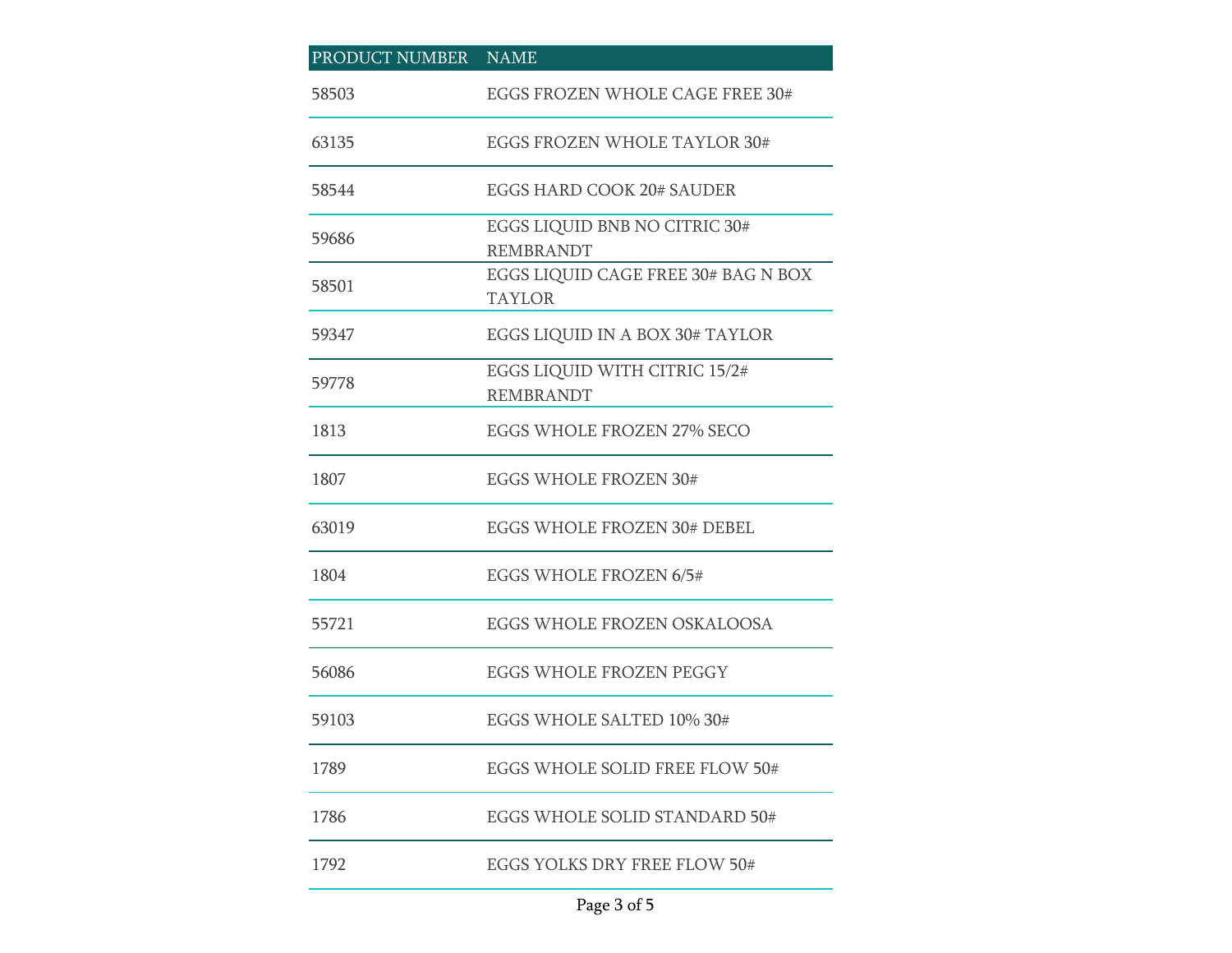| PRODUCT NUMBER NAME |                                         |
|---------------------|-----------------------------------------|
| 63110               | FRESH WHOLE TOTE DEBEL                  |
| 63109               | FRESH WHOLE TOTE OSKALOOSA              |
| 63240               | FRESH WHOLE TOTE REMBRANDT              |
| 57713               | ORGANIC EGG WHITES 30#                  |
| 62902               | ORGANIC EGGS FROZEN WHOLE TAYLOR<br>30# |
| 60773               | ORGANIC FROZEN WHOLE EGG 15# O.V        |
| 60254               | ORGANIC LIQUID WHOLE EGG 30#            |
| 57712               | ORGANIC YOLKS SUGARED 30#               |
| 63161               | <b>STANDARD ALBUMEN 50#</b>             |
| 55911               | <b>TAYLOR FRESH WHOLE TOTE</b><br>CODE: |
| 63222               | WHOLE EGG 2/20 DEBEL                    |
| 63136               | WHOLE EGG FROZEN 30# SONSTEGUARD        |
| 55834               | YOLK LIQUID 15/1# DEBEL                 |
| 63026               | YOLK LIQUID BB 30# DEBEL                |
| 60744               | YOLK SOLID STANDARD 50#                 |
| 63020               | YOLKS CAGE FREE 30# DEBEL               |
| 62475               | YOLKS FROZEN SALTED 30# OSKALOOSA       |